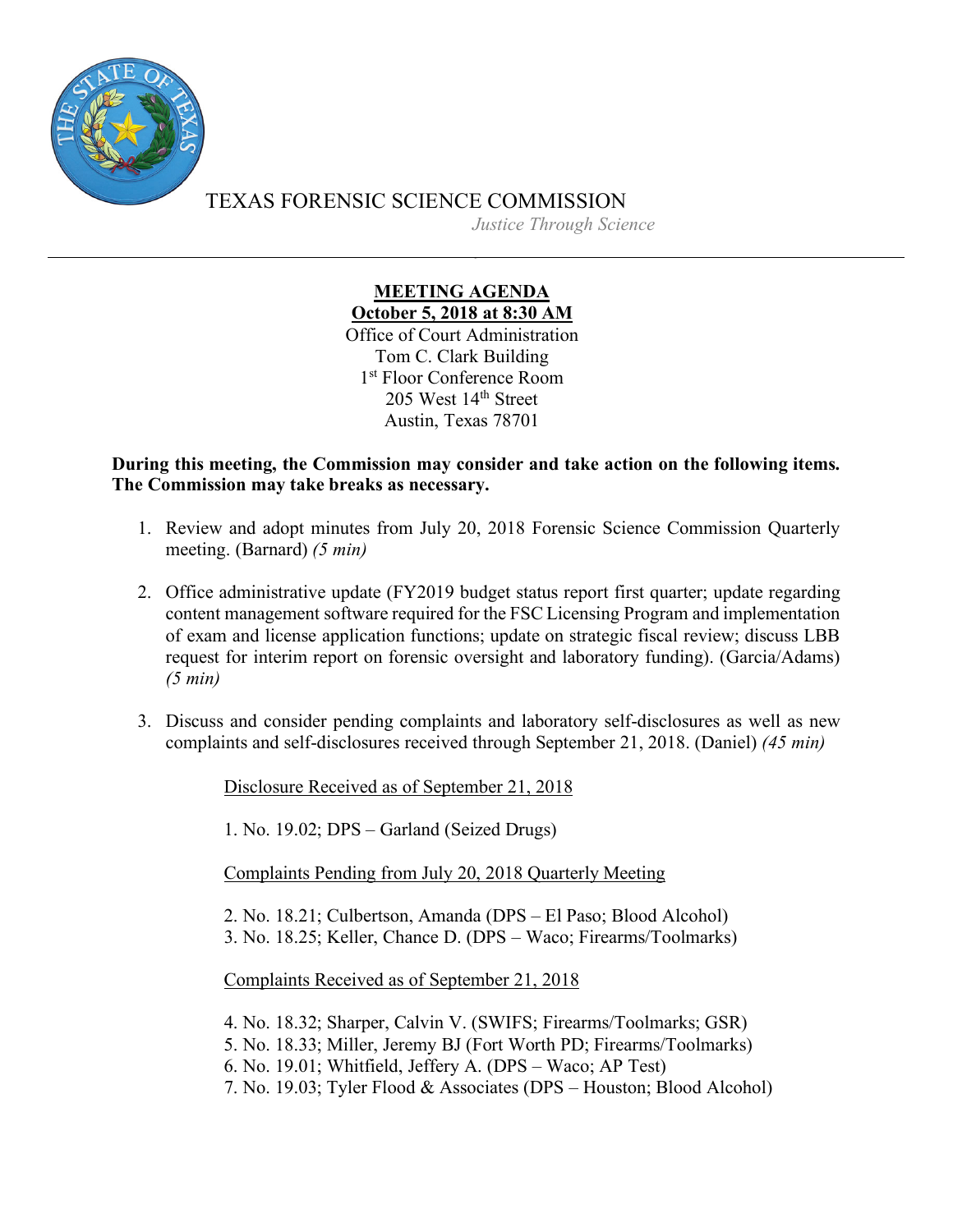- 4. Discuss status of crime laboratory accreditation program, including:
	- a. Accreditation non-conformances and reports received since July 20, 2018 quarterly meeting;
	- b. Update on publication of federal forensic examiner exemption; and
	- c. Review of administrative rule cleanups, including harmonization of licensing and accreditation rules. (Garcia/Savage) *(20 min)*
- 5. Discuss licensing advisory committee, including:
	- a. Update on exam results;
	- b. Update from exam evaluation committee;
	- c. Review and adoption of continuing education rules;
	- d. Review and adoption of amendment to 651.206 that addresses exemption for forensic analysts currently employed at an out-of-state laboratory who performed forensic analysis prior to January 1, 2019 and may testify after January 1, 2019;
	- e. Review and adoption of veterans fee waiver 651.213;
	- f. Discuss knowledge-based competency requirements and related examination development question;
	- g. Discuss inquiry from NMS laboratories regarding temporary licenses; and
	- h. Consider nomination on Licensing Advisory Board; (Hilbig/Garcia/Savage) *(45 min)*
- 6. Review and adopt final report from investigative panel regarding Bryan, Joseph complaint (Blood Spatter/Serology) #16.56. (Johnson /Parsons/Koehler) *(30 min)*
- 7. Update on NMS *Torney* DNA review and letter to ANAB re: same. (Koehler/Garcia) (*10 min*)
- 8. Update from investigative panel regarding Sorenson (Forensic Biology) #18.30. (Budowle/Daniel/Kerrigan/Koehler) *(10 min)*
- 9. Update from Crime Science Investigation Working Group, including report from September 18, 2018 meeting in Austin and deliberation on accreditation moving forward. (Garcia/Koehler) *(20 min)*
- 10. Discuss statistical sampling issues in context of retroactive case reviews. (Spiegelman) (*15 min)*
- 11. Discuss progress on HB-34 legislative initiatives on crime scene and drug field tests. (Garcia) *(5 min)*
- 12. Discuss SWGDAM guidelines on likelihood ratios and the verbal scale. (Budowle) *(15 min)*
- 13. Update on triage projects for DNA mixture review. Discuss STRMix software symposium hosted by Commission and UNTHSC-CHI; update on Austin Police Department cases under review by UNTHSC-CHI. (Budowle/Wicoff/Boswell/Mills) *(20 min*)